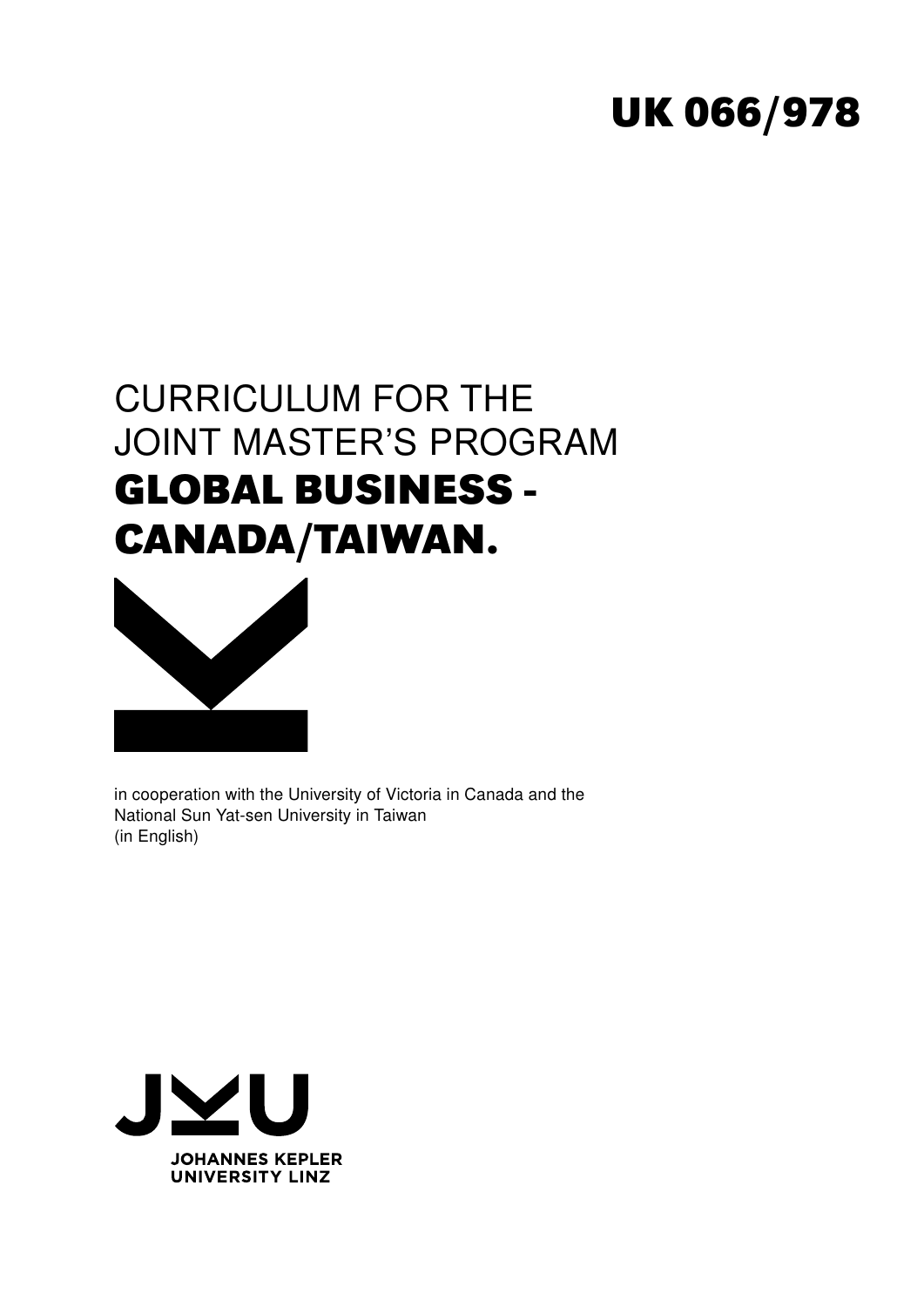## **Contents**

| § 11 Legal Validity in the contract of the contract of the contract of the contract of the contract of the contract of the set of the contract of the contract of the contract of the contract of the contract of the contract |  |
|--------------------------------------------------------------------------------------------------------------------------------------------------------------------------------------------------------------------------------|--|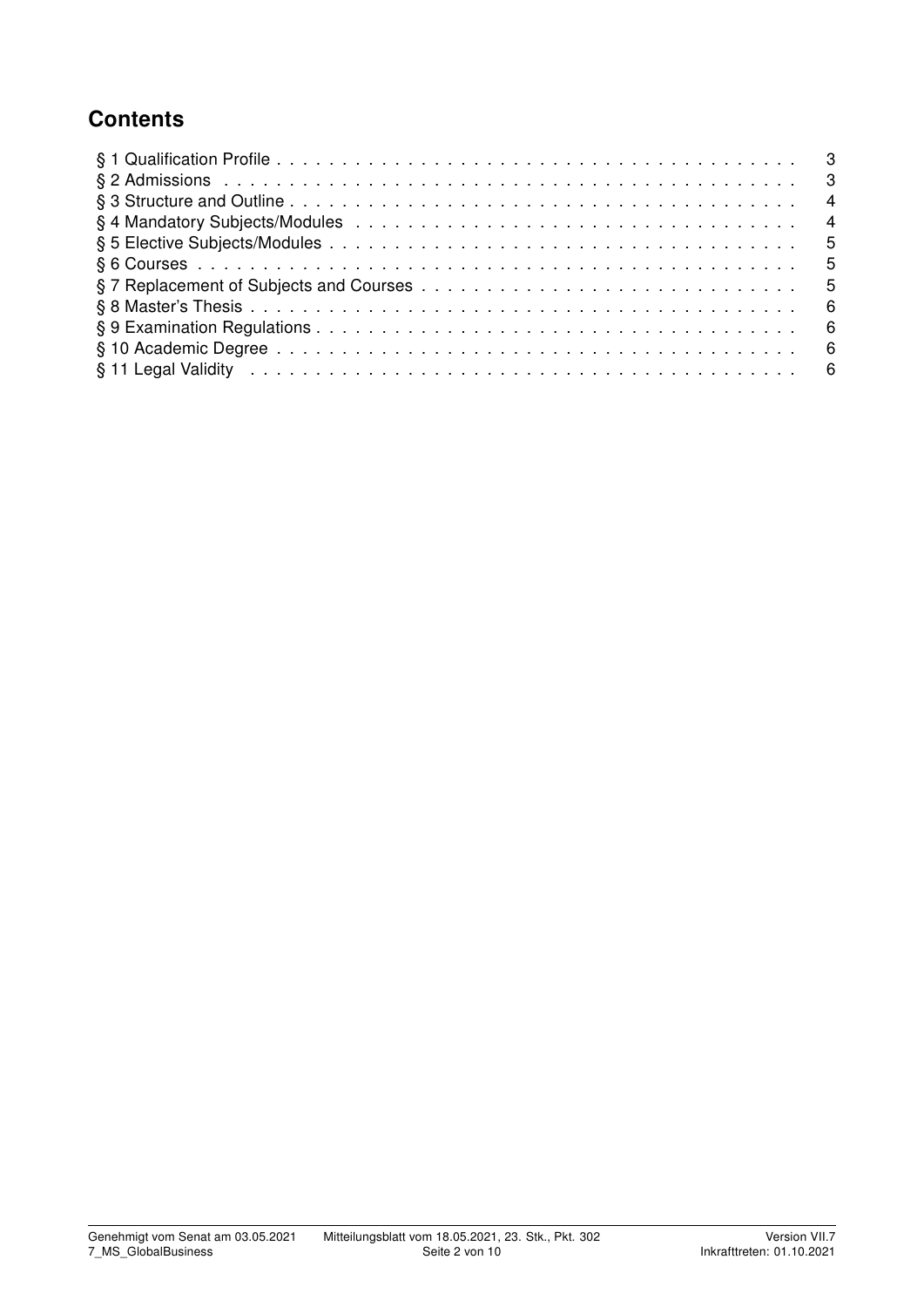## § 1 Qualification Profile

(1) The inter-university Joint Master's Program "Global Business" is offered by the Johannes Kepler University Linz in cooperation with the University of Victoria in Canada and the National Sun Yat-sen University in Taiwan and aims to prepare students to pursue careers at an international level. The program has been designed to develop the following skills:

- 1. Profound academic education in key management areas
- 2. Development of a global mindset
- 3. Development of intercultural and language competences
- 4. Enhancement of personal and social skills

(2) In addition, it targets students who predominantly strive for a cross-cultural educational program in an international/global setting. It offers a unique experience by providing the opportunity to study for around nine months in a culturally diverse cohort in the three different countries at the partner universities. This distinctive design of the program requires selecting students, which are capable of intensive multinational teamwork in cooperation with companies and institutions.

#### § 2 Admissions

(1) In accordance with § 54 para. 1 UG, the Joint Master's Program "Global Business" is a degree program in social and economic sciences.

(2) The Joint Master's Program "Global Business" is taught in English.

(3) Admission to the Joint Master's Program "Global Business" requires admission to all partner universities participating in the joint study program.

(4) The Joint Master's Program "Global Business" requires the completion of a Bachelor's or Diploma degree and builds on the Bachelor's program in "Business & Economics" offered at the Johannes Kepler University Linz. The successful completion of this study program provides the requirements for admission to the master's degree program at the Johannes Kepler University of Linz.

(5) Applicants from other study programs at universities, universities of applied sciences or other national or international post-secondary educational institutions require that the completed course of study is equivalent to the Bachelor's degree in "Business & Economics" in content and scope.

Full equivalence is given in any case if at minimum 30 ECTS in business and economic science as well as an English skill level equivalent to C1 (based on CEFR standard) can be proved.

(6) Since places in the study program are limited due to its joint implementation in cooperation with the partner universities, a special admission procedure is implemented. Based on an agreement between the universities involved and as part of the aptitude assessment procedure, applicants have to submit a completed application form, a letter of motivation, a CV and all certificates and transcripts of recognized post-secondary educational institutions. Furthermore, applicants have to submit evidence of English language skills acquired so far.

Applicants who appear suitable for admission to the master's program based on the documents submitted in accordance with para. 5 may be invited to an oral interview in English. During the interview, the motivation and the qualification of the applicant have to be verified and the suitability of the applicant for the Joint Master's Program "Global Business" will be confirmed.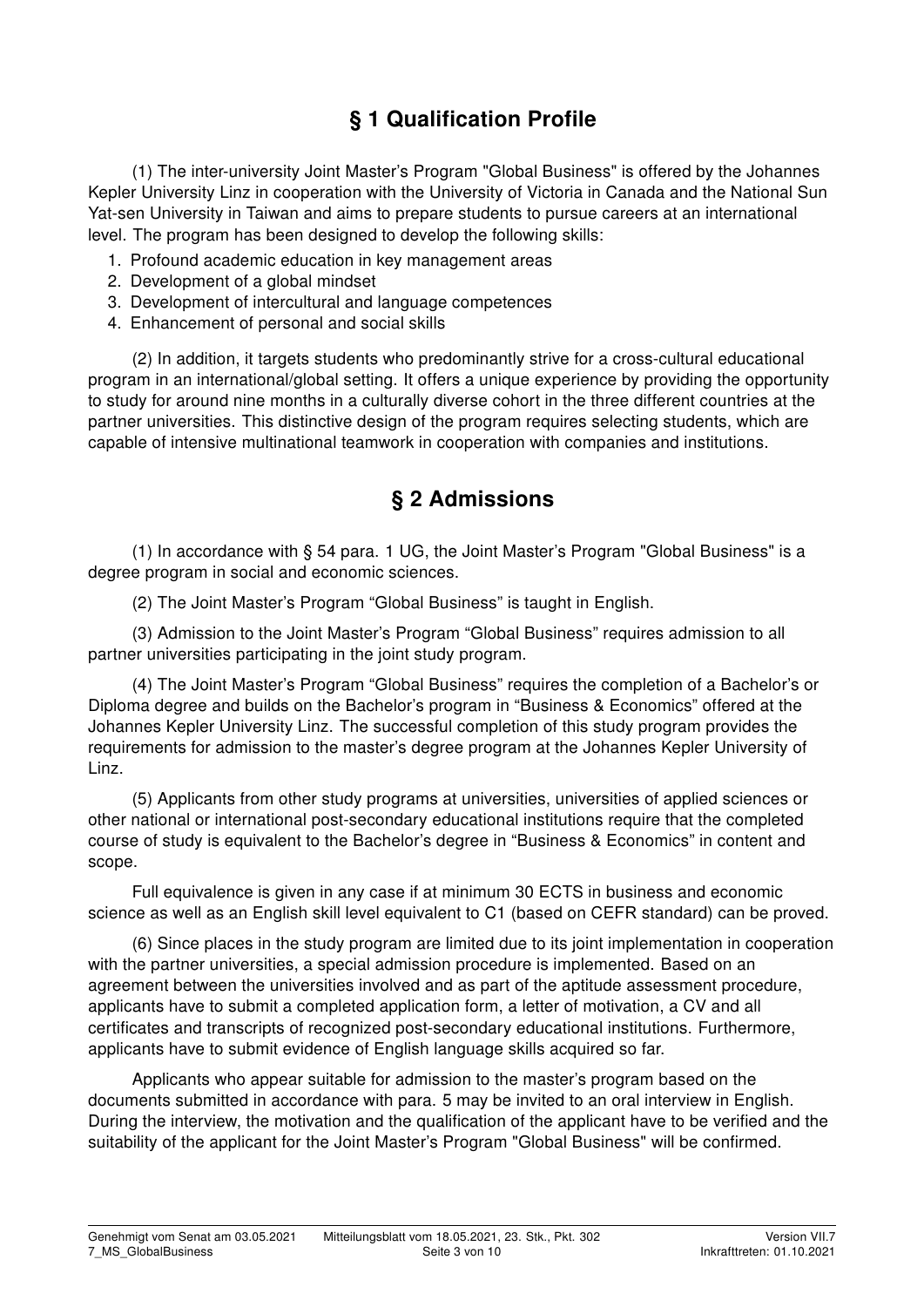## § 3 Structure and Outline

(1) The Joint Master's Program "Global Business" covers four semesters and consists of 120 ECTS credits, which are distributed among the following subjects/modules:

| <b>Subjects</b>                                 | <b>ECTS</b> |
|-------------------------------------------------|-------------|
| Mandatory subjects                              | 96          |
| Master's Thesis (incl. Master's Thesis Seminar) | 24          |
| Total                                           | 120         |

(2) The Joint Master's Program "Global Business" is structured in a national period and a nine-month international mobility period at all three partner universities.

(3) The recommended course of study is shown in Annex 1. This recommendation is based on a full-time program. Due to the academic requirements and the mandatory study abroad period, the degree program cannot be reasonably completed alongside a job or for those who have family care responsibilities.

(4) Equivalency of courses of students from the partnering university shall be recognized in accordance with Annex 2.

## § 4 Mandatory Subjects/Modules

(1) Within the Joint Master's Program "Global Business", the following mandatory subjects must be completed:

| Code      | <b>Name</b>                                 | <b>ECTS</b>       |
|-----------|---------------------------------------------|-------------------|
| 978GMCP10 | <b>General Management Competence</b>        | 30                |
| 978LSEN10 | Language Skills English                     | 6                 |
| 973MIMR19 | Methods in Management Research              | 6                 |
| 978GBFU10 | <b>Global Business Fundamentals</b>         |                   |
| 978GBDV10 | <b>Global Business Development</b>          |                   |
| 978GBCS10 | <b>Global Business Consulting</b>           |                   |
| 978GBIC10 | <b>Global Business in Context</b>           | $12 \overline{ }$ |
| 978GLCU10 | Global Leadership and Cultural Intelligence | 9                 |
| 978LAS210 | Language Skills II                          | 9                 |

(2) In the subject "General Management Competence" 5 modules are to be selected from the following list:

| Code         | <b>Name</b>                        | <b>ECTS</b> |
|--------------|------------------------------------|-------------|
| 973GMCPSMG19 | <b>Strategic Management</b>        | 6           |
| 973GMCPMAR19 | Marketing                          |             |
| 973GMCPORG19 | Organization                       |             |
| 973GMCPHRC19 | Human Resource & Change Management |             |
| 973GMCPMAC19 | <b>Managerial Accounting</b>       | 6           |

continue next page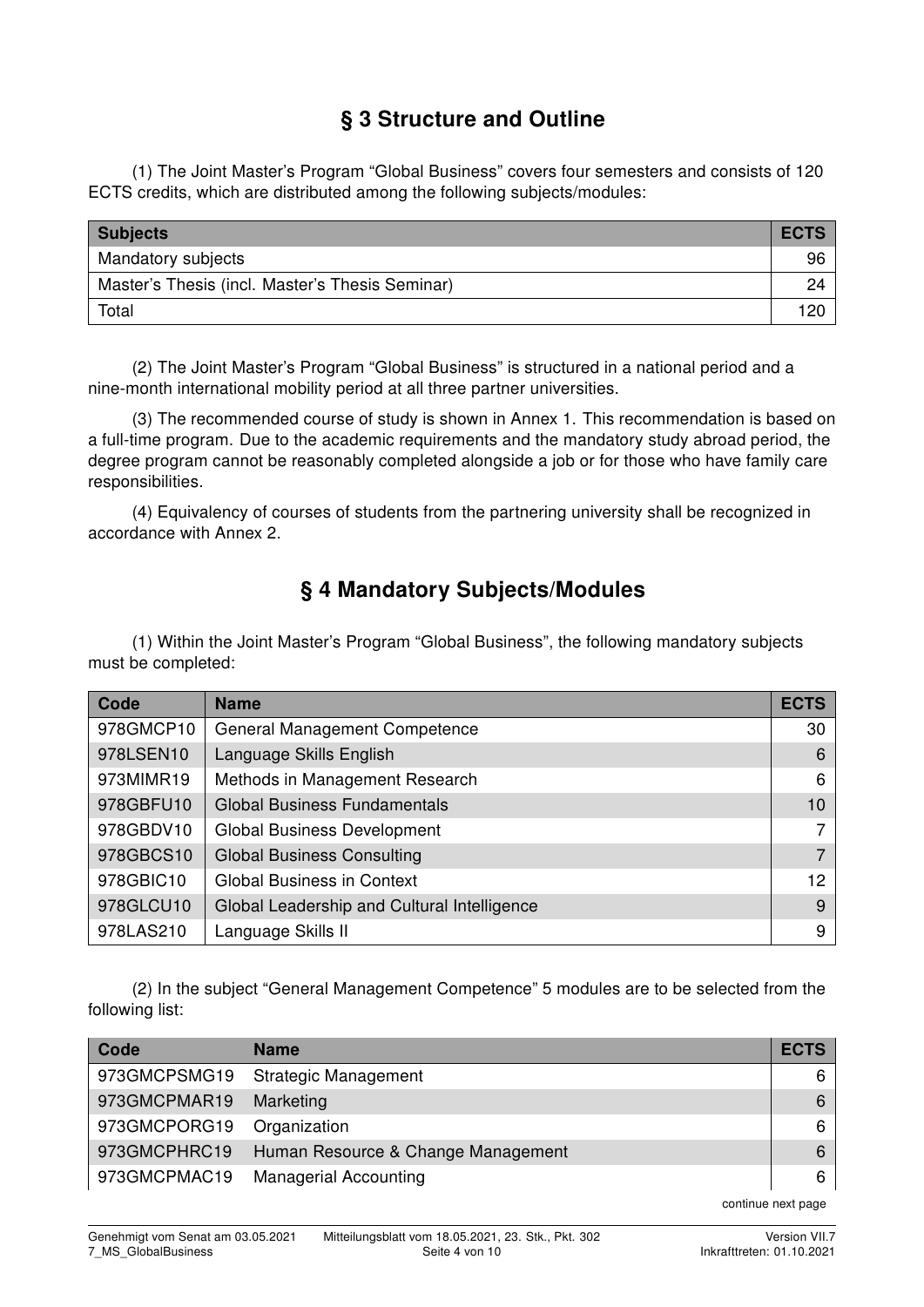continuation

| Code         | <b>Name</b>                                       | <b>ECTS</b> |
|--------------|---------------------------------------------------|-------------|
| 973GMCPFAC19 | <b>Financial Accounting</b>                       |             |
| 973GMCPCFI19 | Corporate Finance                                 |             |
| 973ISIC19    | Interpersonal Skills and Intercultural Competence |             |

(3) In the subject "Language Skills II", a non-native language must be chosen from the following list.

| Code      | <b>Name</b>                               | <b>ECTS</b> |
|-----------|-------------------------------------------|-------------|
| 978ABEN10 | Language Skills Advanced Business English |             |
| 978LSCH10 | Language Skills Chinese                   | 9           |
| 978LSGE12 | Language Skills German                    |             |

### § 5 Elective Subjects/Modules

There are no electives in the Joint Master's Program "Global Business" due to the consecutive completion of subjects at the three different locations.

#### § 6 Courses

(1) The names and the types of all courses, as well as their ECTS points, their duration in hours per week, their codes, their registration requirements, and their admission procedures (in case of limited availability of places) are described in the study handbook of JKU (studienhandbuch.jku.at).

(2) The possible types of courses as well as the examination regulations are described in §§ 13 and 14 of the JKU statute (Section "Studienrecht").

(3) According to § 22 para. 6 of the JKU statute (Section "Studienrecht"), the courses and examinations to be taken at the partner institutions shall be governed by the law of their institution.

### § 7 Replacement of Subjects and Courses

Subjects/modules according to § 4 as well as courses according to § 6 para. 1 may be replaced to a total extent of 18 ECTS points by other study specific subjects and courses upon student's request, provided that the purpose of academic professional preparatory training is not affected and the choice of the proposed subjects and courses seems reasonable with regard to the defined aims in the qualification profile, the academic context as well as to the addition to the professional preparatory training. The application of replacing subjects and courses has to be filed by the Vice Rector of Academic Affairs.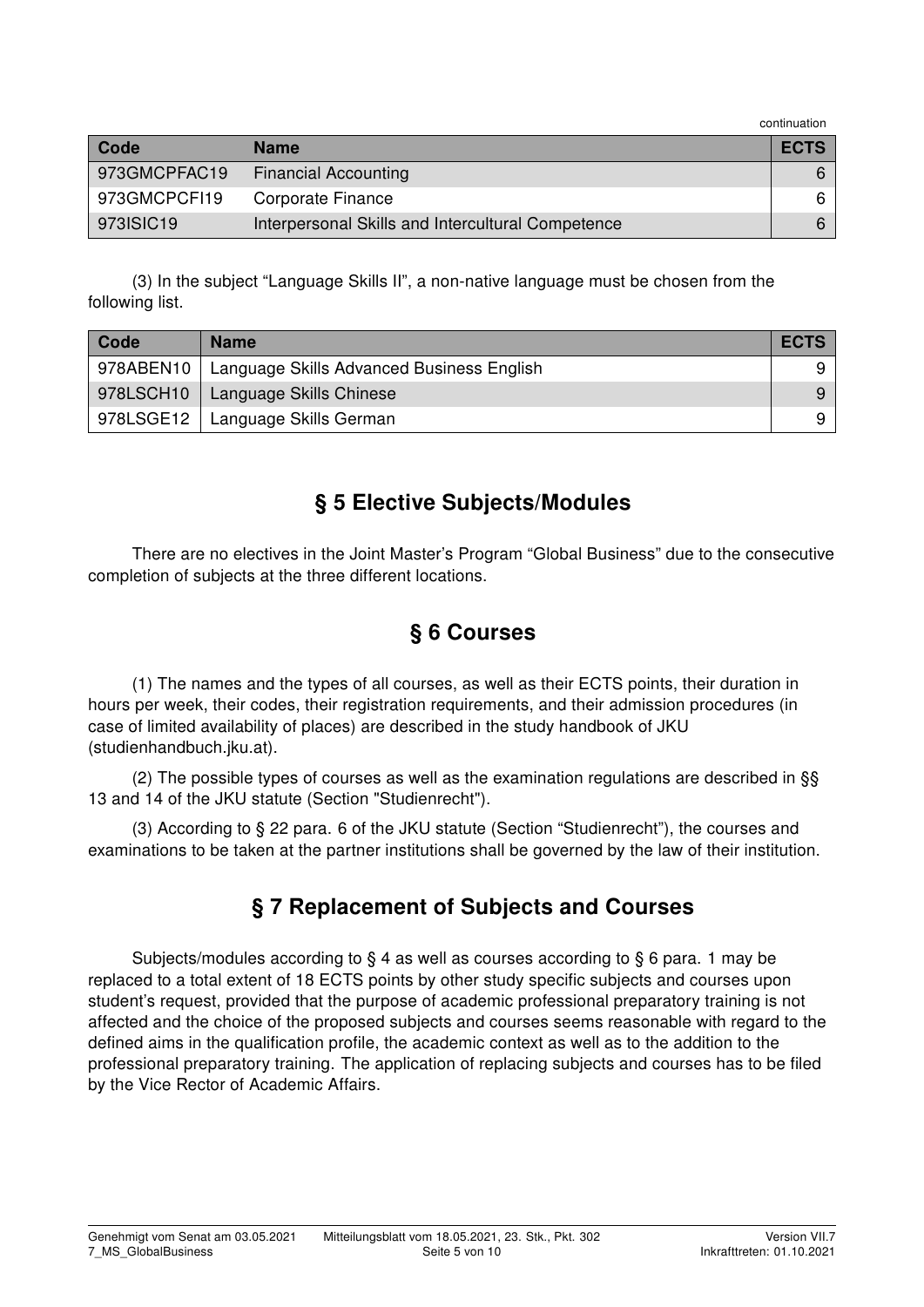### § 8 Master's Thesis

(1) Students of the Joint Master's Program "Global Business" must complete a master's thesis according to § 81 UG and § 36 of the JKU statute (Section "Studienrecht").

(2) The master's thesis is a written paper corresponding to 23 ECTS points.

(3) The master's thesis serves as a proof that the graduate is able to perform scientific work systematically and independently. The topic of the thesis has to be taken from one of the "Mandatory Subjects/Modules" according to § 4 and should have an international focus. It must permit a completion within a period of six months.

(4) The master's thesis has to be written in English.

(5) Accompanying to the writing of the master's thesis, a master's thesis seminar of 2 semester hours (1 ECTS) must be completed.

### § 9 Examination Regulations

(1) The regulations for subject examinations and course examinations are described in the JKU study handbook.

(2) The master's program is concluded by a master's examination, which consists of the successful completion of "Mandatory Subjects/Modules" according to § 4. In order to graduate, students must also receive a passing grade for their master's thesis and the master's thesis seminar.

### § 10 Academic Degree

(1) Graduates of the Joint Master's Program "Global Business" are awarded the academic degree at the home university in accordance with local regulations.

(2) Graduates of the Johannes Kepler University Linz are awarded the academic degree "Master of Science", abbreviated "MSc" or "MSc (JKU)", with the addition "Global Business".

(3) The academic degree certificate is issued in German and includes an English translation.

(4) The award certificate states that the Joint Master's Program in "Global Business" is a joint study program of the partnering universities.

### § 11 Legal Validity

(1) This curriculum comes into effect on October 1, 2020.

(2) The curriculum of the Joint Master's Program "Global Business" in the version published in the official newsletter of Johannes Kepler University Linz on June 22, 2018, 26th piece, item 293, expires by the end of September 30, 2020.

(3) § 3 para. 3 as published in the official newsletter of the Johannes Kepler University Linz on May 18, 2021, 23rd piece, item 302 will take effect on October 1, 2021.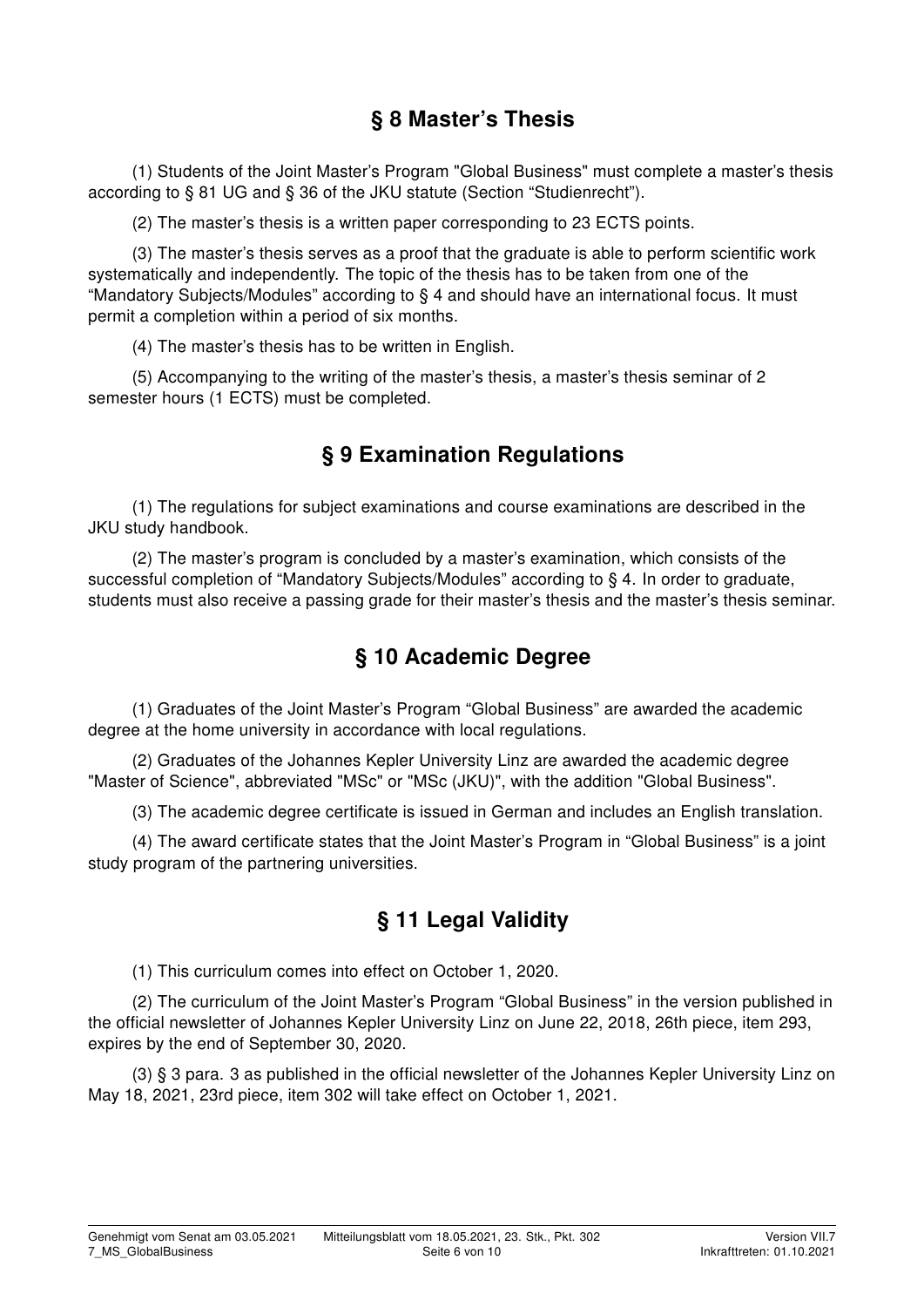#### **Annex 1 Curriculum Joint Master Program Global Business – Canada/Taiwan Recommended Study Plan**

The recommended study plan of the ACT Track is structured as follows:

| 1. Semester                                                                                                                                                                                                                                                             | 2. Semester                                    | <b>ECTS</b> | 3. Semester<br>4. Semester                     |                                 |    | <b>ECTS</b> |
|-------------------------------------------------------------------------------------------------------------------------------------------------------------------------------------------------------------------------------------------------------------------------|------------------------------------------------|-------------|------------------------------------------------|---------------------------------|----|-------------|
| <b>General Management Competence:</b>                                                                                                                                                                                                                                   |                                                | 30          | <b>Global Business</b>                         |                                 |    | 10          |
| (5 out of 8 Moduls)<br>Strategic Management (6)<br>Marketing (6)<br>Organization (6)<br>Human Resource & Change Mgmt. (6)<br>Corporate Finance (6)<br>Financial Accounting (6)<br>Managerial Accounting (6)<br>Interpersonal Skills and Intercultural<br>Competence (6) |                                                |             | <b>Global Business Development</b>             |                                 |    |             |
|                                                                                                                                                                                                                                                                         |                                                |             | <b>Global Business Consulting</b>              |                                 |    |             |
|                                                                                                                                                                                                                                                                         |                                                |             | <b>Global Business in Context</b>              |                                 | 12 |             |
|                                                                                                                                                                                                                                                                         |                                                |             | Global Leadership & Cult. Intellig.            | "International Mobility Period" | q  |             |
| Methods in Management Research                                                                                                                                                                                                                                          |                                                | 6           | Language Skills II<br>(Chinese/German/Advanced |                                 |    | q           |
| Language Skills English                                                                                                                                                                                                                                                 |                                                | 6           | <b>Business English)</b>                       |                                 |    |             |
|                                                                                                                                                                                                                                                                         | <b>Master Thesis and Master Thesis Seminar</b> |             |                                                |                                 | 24 |             |

#### **International Mobility Period:**

September to mid-November: University of Victoria, Canada Mid-November to mid-February: National Sun Yat-sen University, Taiwan Mid-February to April: Johannes Kepler University, Austria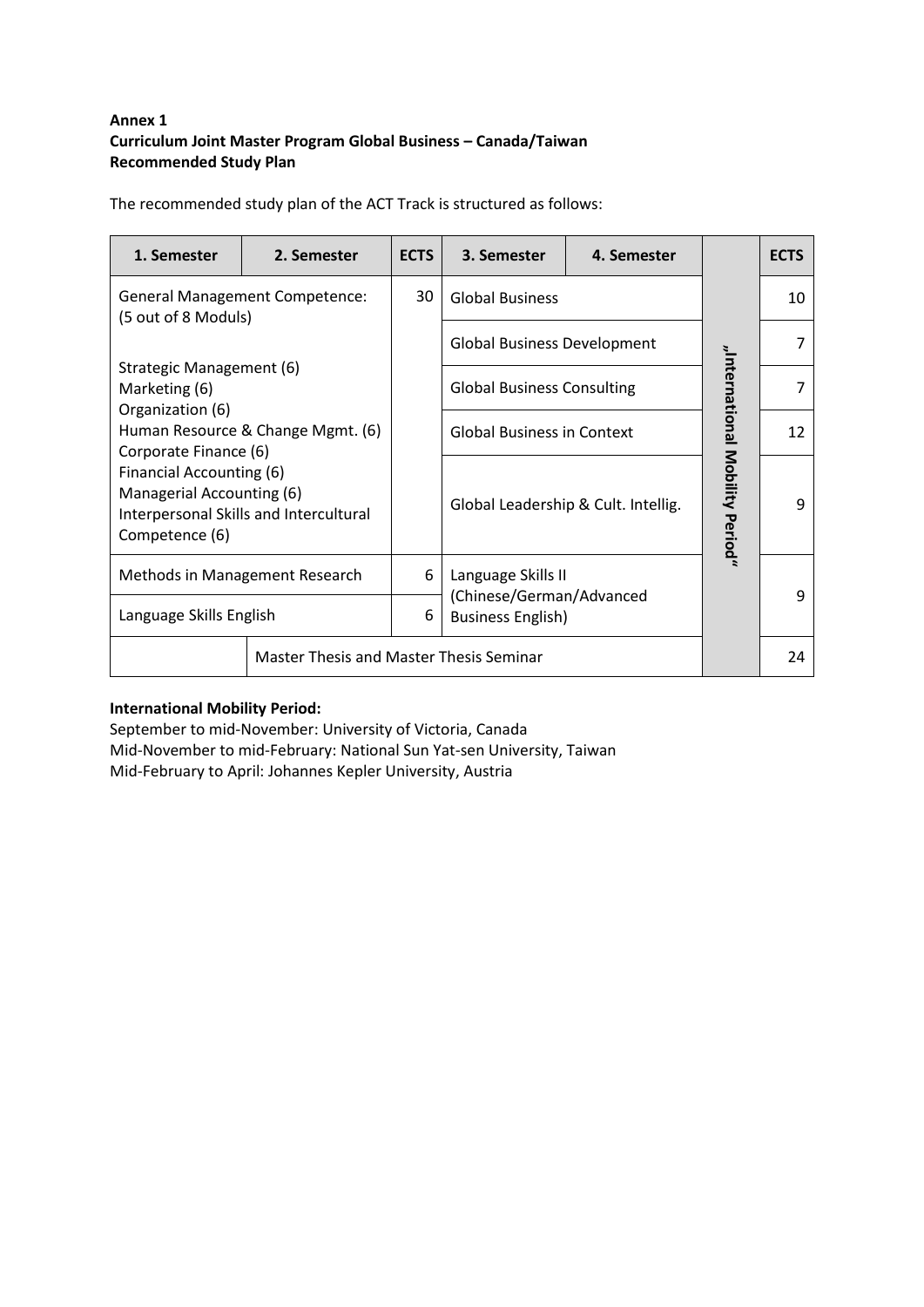#### **Annex 2 Curriculum Joint Master's Program "Global Business" – Canada/Taiwan Table of equivalence for the Double Degree Cooperation with the National Sun Yat-sen University (NSYSU)**

Recognition of courses from the studies "Master of Business Administration Program in International Business" (IBMBA), "Global Human Resource Management English MBA Program" (GHRM), "Master of Business Management, Department of Business Management" (BM), of the National Sun Yat-sen University (NSYSU) in Kaohshiung, Taiwan for the "Joint Master's Program "Global Business" - Canada/Taiwan" of the Johannes Kepler University in Linz, Austria

(1) The following courses of the "Master of Business Administration Program in International Business" (IBMBA) of the National Sun Yat-sen University in Kaohsiung, Taiwan are recognized within the "Joint Master's Program "Global Business" - Canada/Taiwan" of the Johannes Kepler University in Linz, Austria:

| <b>Course of NSYSU</b>                                                                                                            | <b>ECTS</b> | <b>Credits</b> | <b>Recognition for the following</b><br>subject / module of the Joint<br><b>Master's Program "Global</b><br>Business" - Canada/Taiwan at<br><b>JKU</b> | <b>ECTS</b> |
|-----------------------------------------------------------------------------------------------------------------------------------|-------------|----------------|--------------------------------------------------------------------------------------------------------------------------------------------------------|-------------|
| • Business Ethics and Corporate<br><b>Social Responsibility</b>                                                                   | 6           | $\overline{3}$ | Language Skills English                                                                                                                                | 6           |
| • Research Methodology<br>OR<br>• Academic Writing in Business<br>School<br><b>OR</b><br>• Statistics and Quantitative<br>Methods | 6           | $\overline{3}$ | Methods in Management<br>Research                                                                                                                      | 6           |
| Five courses out of the following                                                                                                 | 30          | 15             | <b>General Management</b>                                                                                                                              | 30          |
| list:                                                                                                                             |             |                | Competence                                                                                                                                             |             |
| • Accounting                                                                                                                      | (6)         | (3)            |                                                                                                                                                        |             |
| • Business Strategy                                                                                                               | (6)         | (3)            |                                                                                                                                                        |             |
| • Entrepreneurship Management                                                                                                     | (6)         | (3)            |                                                                                                                                                        |             |
| • Financial Management                                                                                                            | (6)         | (3)            |                                                                                                                                                        |             |
| • Global Supply Chain                                                                                                             | (6)         | (3)            |                                                                                                                                                        |             |
| Management                                                                                                                        |             |                |                                                                                                                                                        |             |
| • International Business<br>Management                                                                                            | (6)         | (3)            |                                                                                                                                                        |             |
| • International Human Resource<br>Management                                                                                      | (6)         | (3)            |                                                                                                                                                        |             |
| • International Marketing                                                                                                         | (6)         | (3)            |                                                                                                                                                        |             |
| Management                                                                                                                        |             |                |                                                                                                                                                        |             |
| • Management Information<br>Systems                                                                                               | (6)         | (3)            |                                                                                                                                                        |             |
| • Managerial Economics                                                                                                            | (6)         | (3)            |                                                                                                                                                        |             |
| • Organizational Theory and                                                                                                       | (6)         | (3)            |                                                                                                                                                        |             |
| Management                                                                                                                        |             |                |                                                                                                                                                        |             |
| • World Economy                                                                                                                   | (6)         | (3)            |                                                                                                                                                        |             |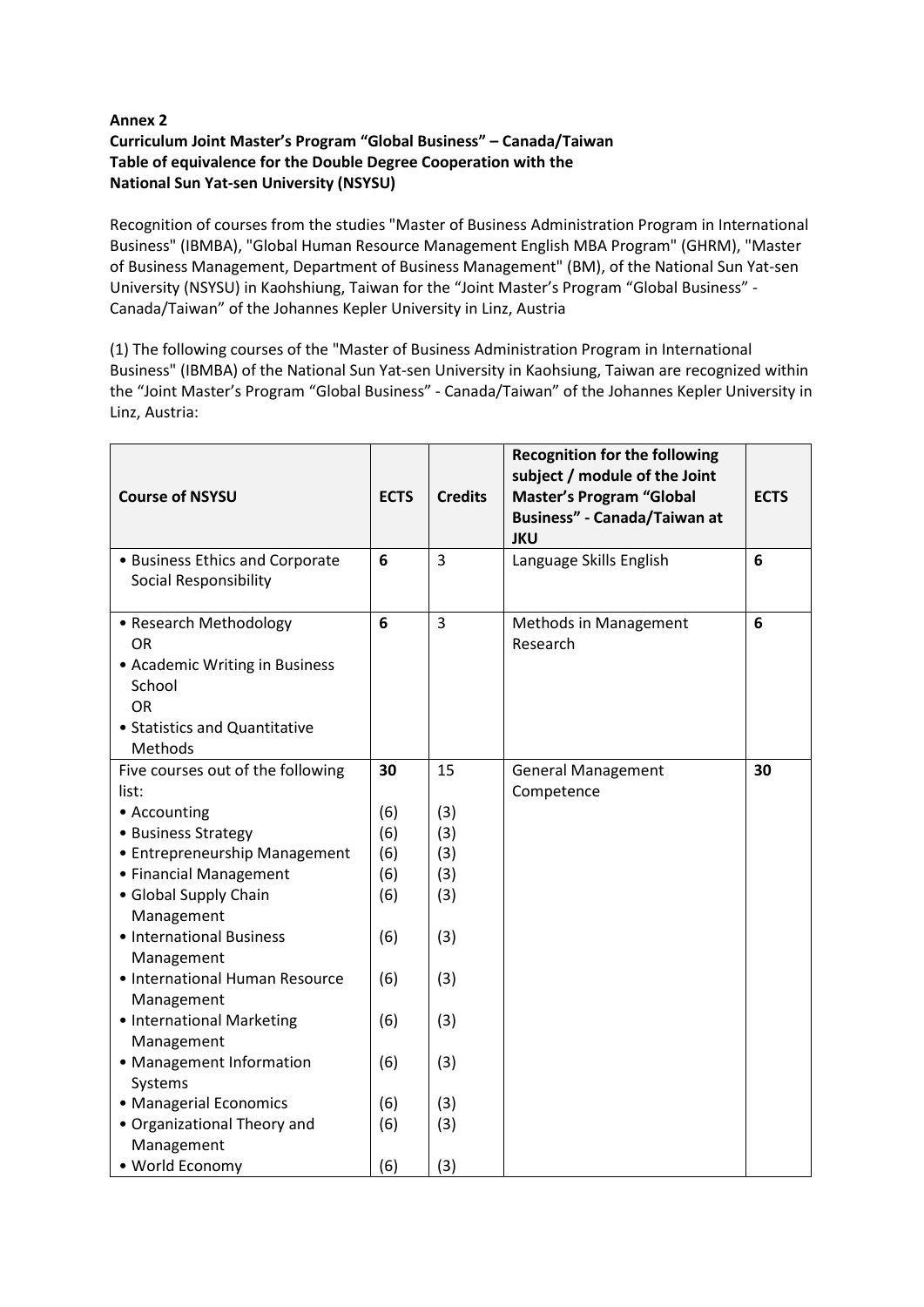(2) The following courses of the "Global Human Resource Management English MBA Program" (GHRM) of the National Sun Yat-sen University in Kaohsiung, Taiwan are recognized within the "Joint Master's Program "Global Business" - Canada/Taiwan" of the Johannes Kepler University in Linz, Austria:

| <b>Course of NSYSU</b>                                       | <b>ECTS</b> | <b>Credits</b> | <b>Recognition for the following</b><br>subject / module of the Joint<br><b>Master's Program "Global</b><br>Business" - Canada/Taiwan at<br><b>JKU</b> | <b>ECTS</b> |
|--------------------------------------------------------------|-------------|----------------|--------------------------------------------------------------------------------------------------------------------------------------------------------|-------------|
| • Independent studies in Human<br><b>Resource Management</b> | 6           | $\overline{3}$ | Language Skills English                                                                                                                                | 6           |
| • Research Methodology I<br><b>OR</b>                        | 6           | $\overline{3}$ | Methods in Management<br>Research                                                                                                                      | 6           |
| • Research Methodology II                                    |             |                |                                                                                                                                                        |             |
| Five courses out of the following<br>list:                   | 30          | 15             | <b>General Management</b><br>Competence                                                                                                                | 30          |
| • Accounting                                                 | (6)         | (3)            |                                                                                                                                                        |             |
| • Financial Management                                       | (6)         | (3)            |                                                                                                                                                        |             |
| • Global Supply Chain<br>Management                          | (6)         | (3)            |                                                                                                                                                        |             |
| • Human Resource Competency<br>Development                   | (6)         | (3)            |                                                                                                                                                        |             |
| • Human Resources Management                                 | (6)         | (3)            |                                                                                                                                                        |             |
| • International Human Resource<br>Management                 | (6)         | (3)            |                                                                                                                                                        |             |
| • International Marketing<br>Management                      | (6)         | (3)            |                                                                                                                                                        |             |
| • Management Information<br>Systems                          | (6)         | (3)            |                                                                                                                                                        |             |
| · Organizational Behavior                                    | (6)         | (3)            |                                                                                                                                                        |             |
| • Organizational Theory and<br>Management                    | (6)         | (3)            |                                                                                                                                                        |             |
| • Productions and Operations<br>Management                   | (6)         | (3)            |                                                                                                                                                        |             |
| • Strategic Management                                       | (6)         | (3)            |                                                                                                                                                        |             |
| • Work and Culture                                           | (6)         | (3)            |                                                                                                                                                        |             |
| • Work Psychology                                            | (6)         | (3)            |                                                                                                                                                        |             |